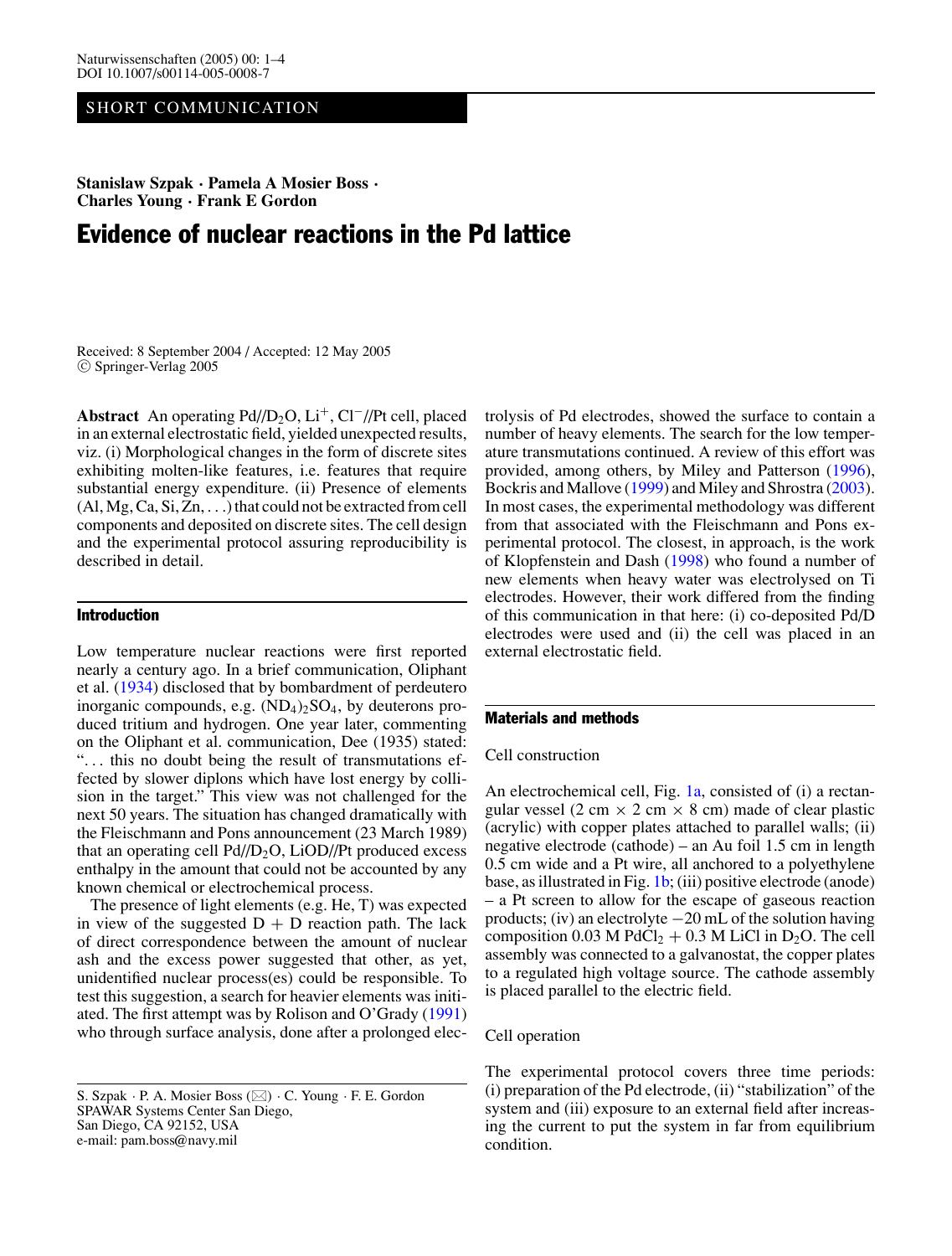<span id="page-1-0"></span>

**Fig. 1** (**a**) Electrochemical cell (**b**) Assembly of the Au cathode

- 1. The Pd/D films are prepared by the co-deposition process in which palladium and deuterium are simultaneously deposited onto substrates that do not absorb deuterium, e.g., Au, Cu, at sufficiently high-negative potentials from an electrolyte containing Pd salt dissolved in  $D_2O$  (Szpak et al. [1994\)](#page-3-6). The appropriate cell current profile depends on the surface area and the composition and amount of electrolyte in the cell. For the present case, the cell current profile was as follows: 1 mA for the first 24 h followed by 3.0 mA for a period necessary to reduce all  $Pd^{2+}$  ions (i.e., when the solution becomes colorless).
- 2. The "stabilization" period refers to the time needed to assure uniform distribution of the D/Pd atomic ratio throughout the electrode volume. This is done by raising the cell current to a value yielding a visible  $D_2$  gas evolution, for the present case 30–50 mA, and maintaining it for 2–3 h.
- 3. The activation of an external electric field is done by connecting the copper plates to the regulated high-voltage source. In the present experiment, the potential difference of 6000 V was maintained for at least 48 h. The far from equilibrium condition is realized by increasing the cell current to 100 mA or higher.
- 4. The Pd/D structure is examined by scanning electron microscopy (SEM) using an instrument equipped with an energy-dispersive X-ray analysis system (EDX).

<span id="page-1-1"></span>

**Fig. 2** The EDX of the Pd/D film deposited in the absence of an electric field. Insert: SEM of the film

#### **Results**

The structure of the co-deposited Pd/D material, after electrolysis of  $D_2O$  in the absence of an external field, including the EDX analysis of its surface, is illustrated in Fig. [2.](#page-1-1) The electrode structure consists of globules  $3-7 \mu m$  in diameter arranged in short columns. Each of the individual globule is an aggregate of much smaller, almost spherical units, having a diameter in the sub-micron range. This "cauliflower-like" structure is uniform throughout the electrode. The analysis by EDX results in Pd −95.17, O −4.83 wt%, i.e. it shows only elements originally present in the cell.

If, upon the completion of the co-deposition, an external field is activated, then morphological changes occur. Among the various structural forms, we find morphologies with molten-like features, Figs. 3a[–c,](#page-2-0) the development of which requires high-energy expenditure. The question that arises is: Are these structural changes due to the action of the electrostatic field alone or is additional energy required to produce the features? One such energy source is that of a nuclear origin. If the distinct features are the result of a nuclear reaction, then their chemical composition should reflect it. Indeed, compelling evidence is provided by the EDX analysis of selected spots from various runs illustrated in Figs. 3a[–c.](#page-2-0) The analysis of the boulderlike form, Fig.  $3a(ii)$  $3a(ii)$ , shows the presence of Al-21.72, O-71.48, Pd-6.80 wt% while the area adjacent to it Pd-95.17, O-4.83 wt%, Fig.  $3a(iii)$  $3a(iii)$ . In the second example, Fig. [3b](#page-2-0) (i), the "crater-like" form, we find in the center Al-21.87, Mg-0.46, O-71.11 and Pd-6.75 wt%, Fig.  $3b$  (ii), and in the periphery Al-21.27, Mg-4.33, O-68.19 and Pd-6.21 wt%, Fig.  $3b$  (iii). In the third example, Fig. [3c,](#page-2-0) the results are: O-45.49, Mg-0.43, Al-0.50, Si-1.71, Cl-1.54, Ca-19.80, Zn-1.57 Pd-9.10, Au-19.86 wt%.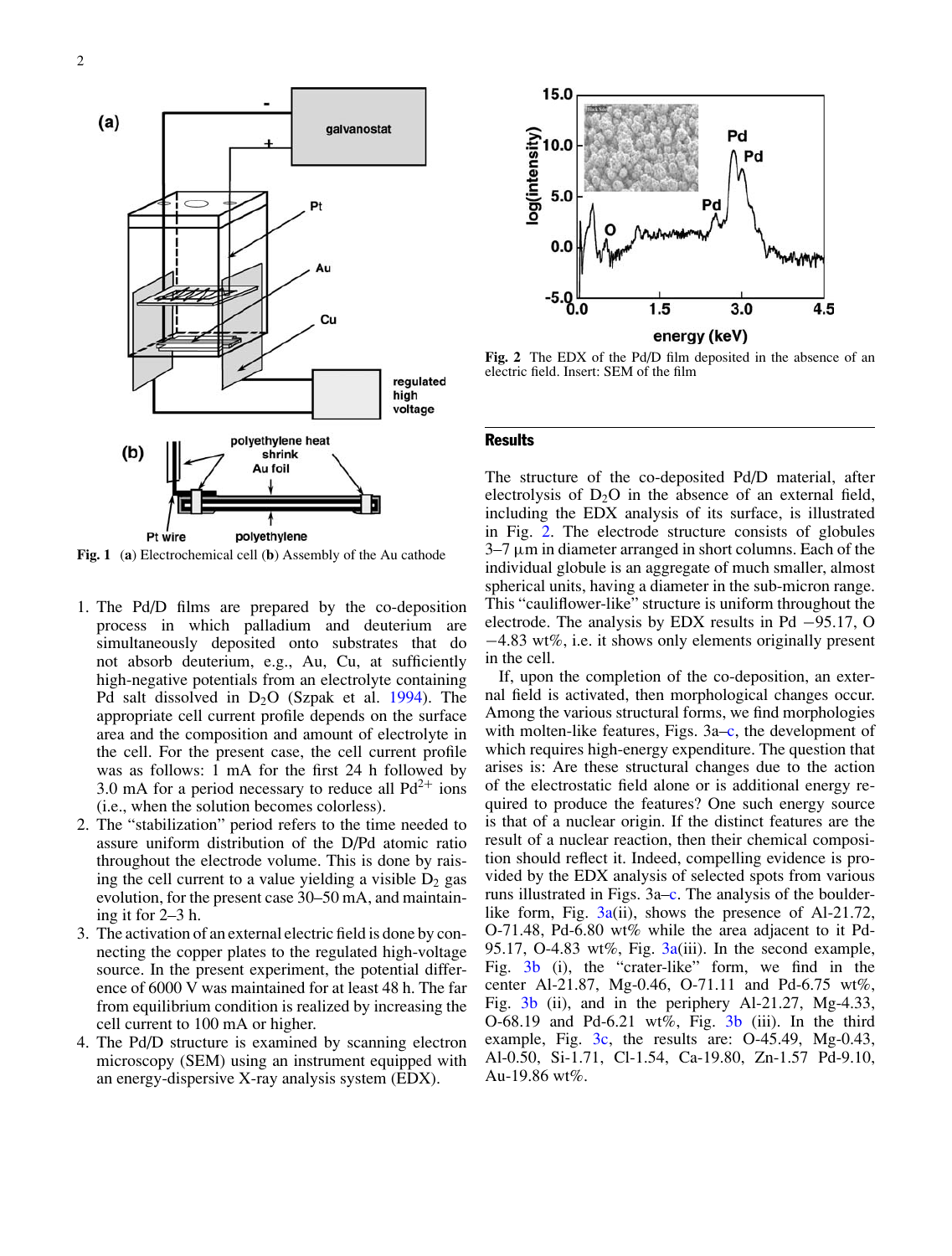<span id="page-2-0"></span>

**Fig. 3** (**a**) (i) SEM of "boulder-like" structure; (ii) EDX of "boulderlike" structure; (iii) EDX of area adjacent to it (**b**).(i) SEM showing a "crater-like" structure (ii) EDX of center of crater (iii) EDX of periphery of crater. (**c**) EDX of blister-like (insert) structure

The source of "new elements" (Al, Ca, Mg, Si, ...) could be either transmutation or contamination. Arguments against the latter are: (i) Total amount of impurities in 20 mL of electrolyte is about 0.5 mg (based on 95.5% pure reactants with Al, Ca, Mg below detectable limits by standard analytical procedures), i.e. too small to account for the observed concentrations of e.g., Al 21.27%, Fig. [3b\(](#page-2-0)ii), or Ca 19.80%, Fig. [3c.](#page-2-0)(ii) Elements Al, Ca, Mg cannot be co-deposited under the experimental conditions. However, if they could be co-deposited they would be uniformly distributed throughout the electrode volume and not localized. (iii) The segregation effects associated with the surface transport processes are not likely to occur in the "cauliflower-like" structures. (iv) All cell components were analyzed for the presence of "new elements". None was found. Oxygen, chlorine cannot be associated with a nuclear reaction, rather they arise from reaction with components of the electrolyte immediately after the cessation of cell current flow, i.e. when reducing conditions are removed. The gold peaks in Fig. [3c](#page-2-0) are due to the substrate onto which the Pd/D was co-deposited. In areas in which the gold peaks were observed, the Pd/D film had separated from the underlying gold substrate.

## **Discussion**

An operating cell is viewed as a system consisting of three subsystems: The electrolyte, the interphase and the bulk Pd/D. The region separating the bulk phases, here, the electrolyte and bulk Pd metal, constitute the interphase. In general, the interphase is an assembly of non-autonomous layers (segments) (Defay et al. [1996\)](#page-3-7). In practice, different representations can be employed. In one representation, the interphase includes the electrical double layer on the solution side of the contact surface and the corresponding feature on the metal side. In another representation, thermodynamic considerations dictate its structure (van Rysselberghe 1996). In the present case, the first representation was used to discuss the shape change and the second in the search for precursors.

#### Shape change

It is known that (i) a conductor, charged or not, placed in an electric field, cannot remain in a stable equilibrium and a "negative" pressure acts on the surface (Landau and Lifshitz [1960\)](#page-3-8) and (ii) the relation between the surface forces and the bulk response is given by the Gauss' theorem which states that the forces acting on any finite volume in a body can be reduced to forces applied to the surface of that body and vice versa. Consequently, the shape change is associated with the motion due to internal forces derived from the surface forces. The shape change is determined by surface forces whereas the rate of deformation by their magnitude (Szpak et al. [2005\)](#page-3-9).

A system far from equilibrium tends to promote cluster formation which, in turn, produces hot spots that can be